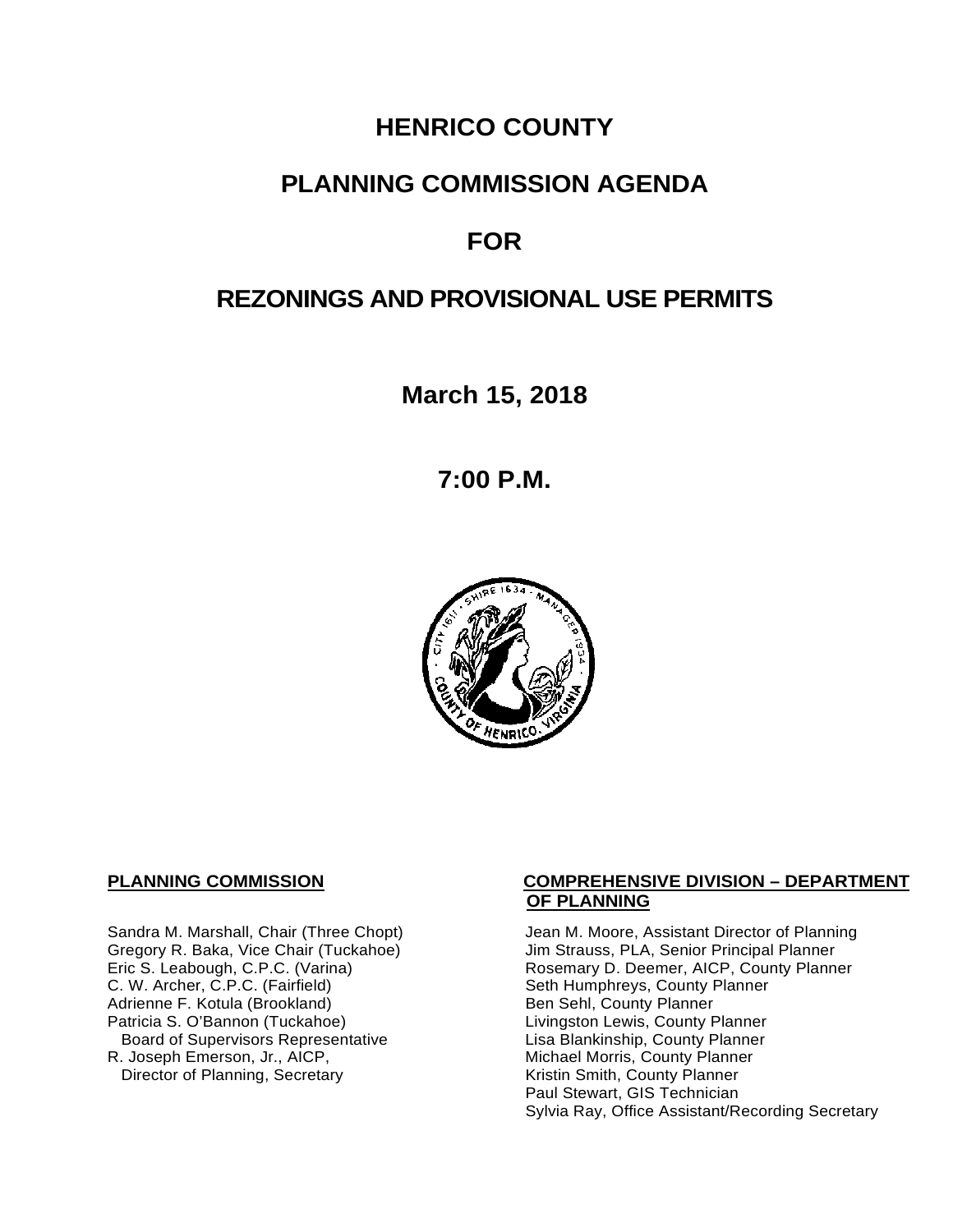## **PLANNING COMMISSION REZONING MEETING FINAL AGENDA MARCH 15, 2018**

**BEGINNING AT 7:00 P.M.**

**WELCOME:**

**PLEDGE OF ALLEGIANCE:**

**RECOGNITION OF NEWS MEDIA:**

**CALL TO ORDER:**

**REQUESTS FOR WITHDRAWALS AND DEFERRALS: (0); (1)**

**REQUESTS FOR EXPEDITED ITEMS: (0)**

**CASES TO BE HEARD: (4)**

#### **VARINA:**

**PUP2018-00004 Alexander W. Ebel for WOVA Properties LLC:** Request for a Provisional Use Permit under Sections 24-58.2(a), 24-120 and 24-122.1 of Chapter 24 of the County Code to allow 24-hour operation of a gym on part of Parcel 813-718-3411 located on the west line of S. Laburnum Avenue approximately 660' north of its intersection with Gay Avenue. The existing zoning is B-2C Business District (Conditional). The 2026 Comprehensive Plan recommends Commercial Concentration and Environmental Protection Area. The site is in the Airport Safety Overlay District. **Staff – Kristin Smith Recommended for Approval**

#### **FAIRFIELD:**

**REZ2018-00015 Andrew M. Condlin for GMB Trading, LLC:** Request to conditionally rezone from B-1C Business District (Conditional) and O-1 Office District to B-1C Business District (Conditional) Parcels 784-753-5104 and 784-752-5293 containing 1.044 acres located at the northwest intersection of Brook Road (U.S. Route 1) and Ridge Road. The applicant proposes retail uses. The uses will be controlled by zoning ordinance regulations and proffered conditions. The 2026 Comprehensive Plan recommends Office. The site is located in the Enterprise Zone. **Staff – Ben Sehl**

**Recommended for Approval**

### **BROOKLAND:**

**PUP2018-00003 Brian Zachariasen:** Request for a Provisional Use Permit under Sections 24-58.2(a), 24-120 and 24-122.1 of Chapter 24 of the County Code to allow 24-hour operation of a gym on part of Parcel 773-736-6272 located on the south line of W. Broad Street

**March 16, 2018**